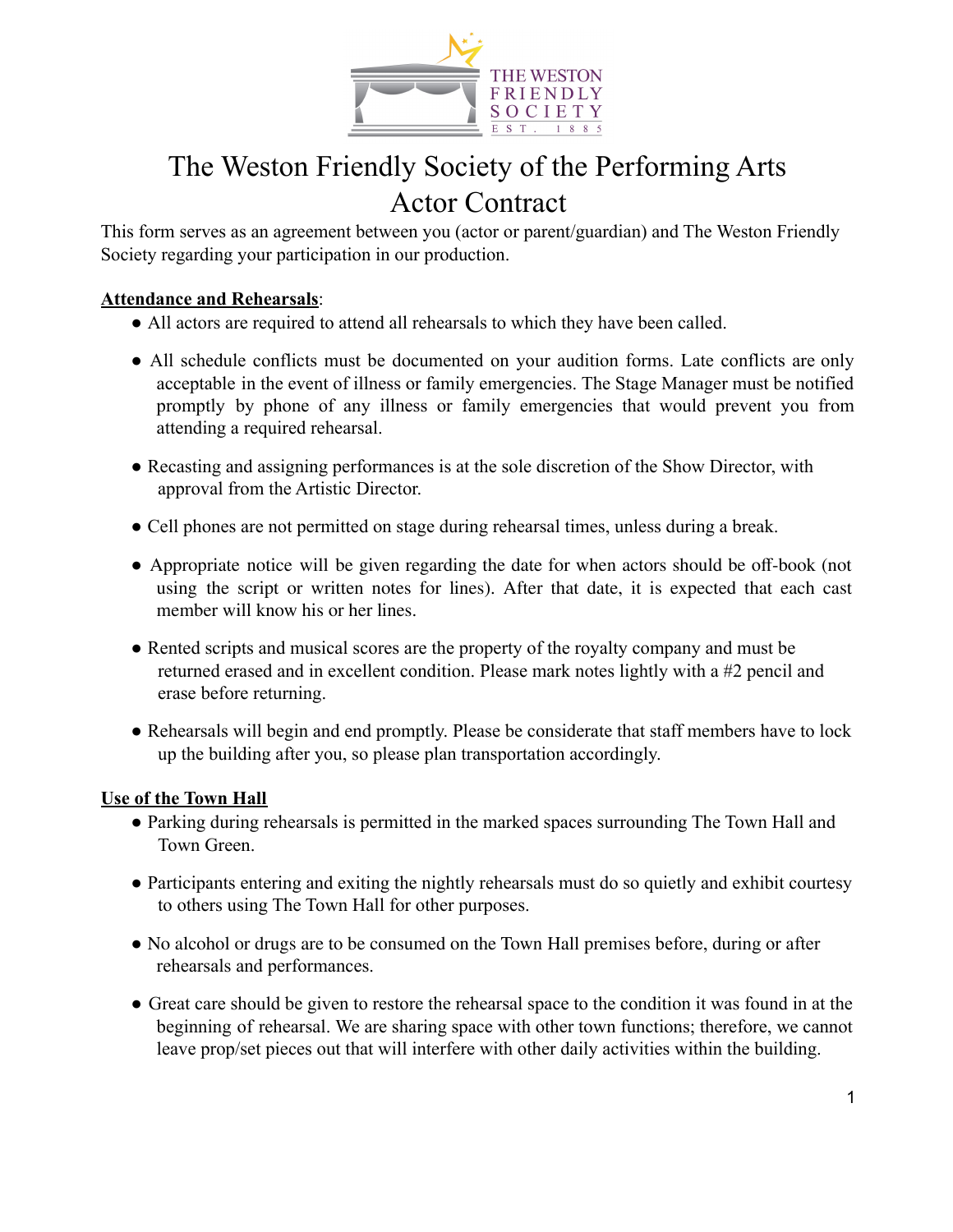#### **Conduct and other requirements of participation**:

- If costumes are provided to you, you are not permitted to alter them without prior approval from the Costume Designer and the Director. You are responsible for taking proper care of the costumes and props you use.
- You will likely be required to provide footwear. If you are unable to purchase a specific item needed for the show at the request of the Costumer or Director, other arrangements may be made by talking to the Costumer, Director, Producer or Artistic Director.
- After you are cast, you may not significantly change your appearance without checking with the Director and Hair/Makeup person first. This includes shaving of beards and haircuts. If you choose to grow out a beard or hair length, you may be asked to return it to audition length for performances.
- Blocking, choreography, music interpretation, and feedback regarding character development are the sole responsibility of the Director, Choreographer and Music Director. Cast members should not give one another direction.
- Cast members must adhere to all blocking, choreography, and other directives provided by members of the Production Team. Concerns, ideas, and feedback may be expressed to the production team in a private setting, but knowing that they have final say.
- **Please leave your ego at the door**. The Weston Friendly Society strives to provide a respectful environment where actors of all levels of experience can perform together and have an enjoyable experience. Any kind of bullying or disrespectful behavior towards peers, board members, and staff members will not be tolerated and may result in the termination of your participation in the show.

#### **Photography and Social Media**

- You are encouraged to use social media to promote the production. Please "like" our Weston Friendly Society Facebook page and "share" our posts and information, rather than creating your own sites.
- If you are uncomfortable with your photo being used for advertising the show and on social media, please speak to the Producer(s) or Artistic Director before signing this contract so that special notes may be taken. You may still be in group and/or production stills, but an effort can be made to not use shots focused on you for publicity.

#### **Required Fees**

● All cast members are required to pay an **annual membership fee (\$50)**. These funds help to cover the cost of costume rentals and other related expenses. Members also receive a variety of exciting benefits such as early access to ticket sales and StageSource Membership. To become a member, please go to **[westonfriendly.org/friends-of-friendly](http://www.westonfriendly.org/friends-of-friendly.html)**. Click on the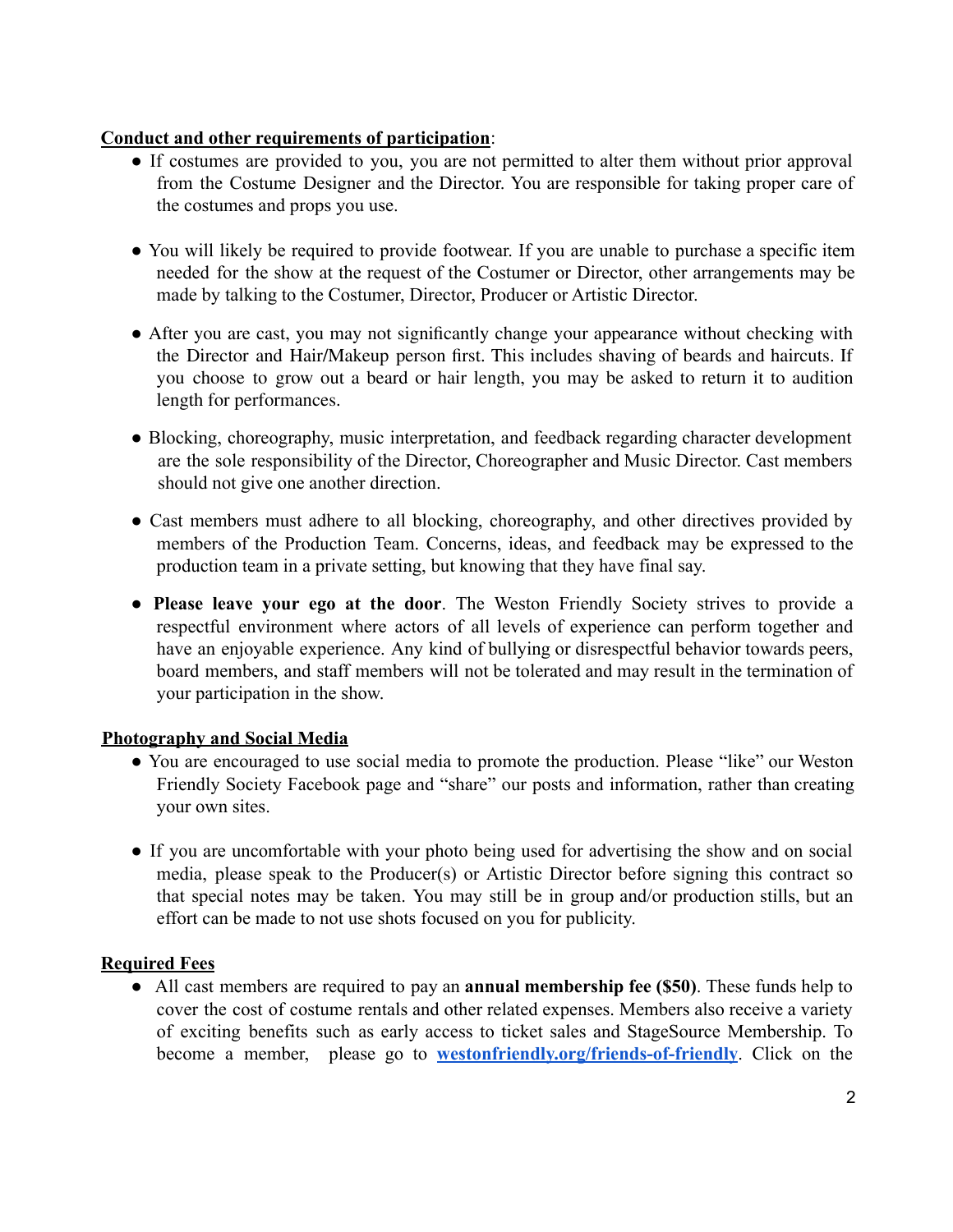'DONATE' button that will bring you to our Give Butter page. Please note 'Membership' in the message.

● If you are given a script rented from the theatrical licensing agency, you are required to provide a **\$30 check deposit** to be held until the script is returned, at which time the check will be shredded. Please note in the memo line "script fee."

## **COVID-19**

- The current COVID-19 pandemic has created new challenges for all of us. Weston Friendly Society appreciates your patience and understanding during these uncertain times. Our goal is to have a successful, fun & safe production, and we require your cooperation to keep everyone healthy.
- Our COVID-19 protocols align with federal, state & local guidelines and requirements. All actors are required to adhere to current COVID protocols and guidelines as stated in the [Weston Friendly Society Covid Protocol](https://docs.google.com/document/d/1Ecd61b2kRk8EMoqnplZYCooB8g-_wms-x11_Ve5qx1g/edit?usp=sharing) under the "Cast/Crew/Production Team Protocols" section. Cast will be notified by email if these guidelines are updated/changed during the course of the production.

---------------------------------------------------------------------------------------------------

## ACTOR AGREEMENT

The Weston Friendly Society is very excited to present this show. By signing below, I acknowledge that I have read the Actor Agreement information and agree to all terms and fees listed, including (please check all boxes to confirm your understanding):

- I will respect casting decisions as the best choices for the show as a whole.
- I am aware that I am financially responsible for any damages to property or equipment caused by my misuse or neglect.
- I give The Weston Friendly Society permission to use my photograph/video image in any and all communications to promote the production and The Weston Friendly Society.
- I will abide by Covid protocols during rehearsals and performances and understand that these may change at any time according to federal, state  $\&$  local guidelines and restrictions.
- I understand that performing in-person during the COVID-19 pandemic has risks and that there is a possibility of contracting COVID-19.
- I understand that breaking this agreement may result in my being recast or removed from the production.

Parent or Guardian (if actor is under 18)

Actor

 $\mathcal{L}_\text{max}$ 

 $\mathcal{L}_\text{max}$ 

Name of Musical Production

 $\mathcal{L}_\text{max}$